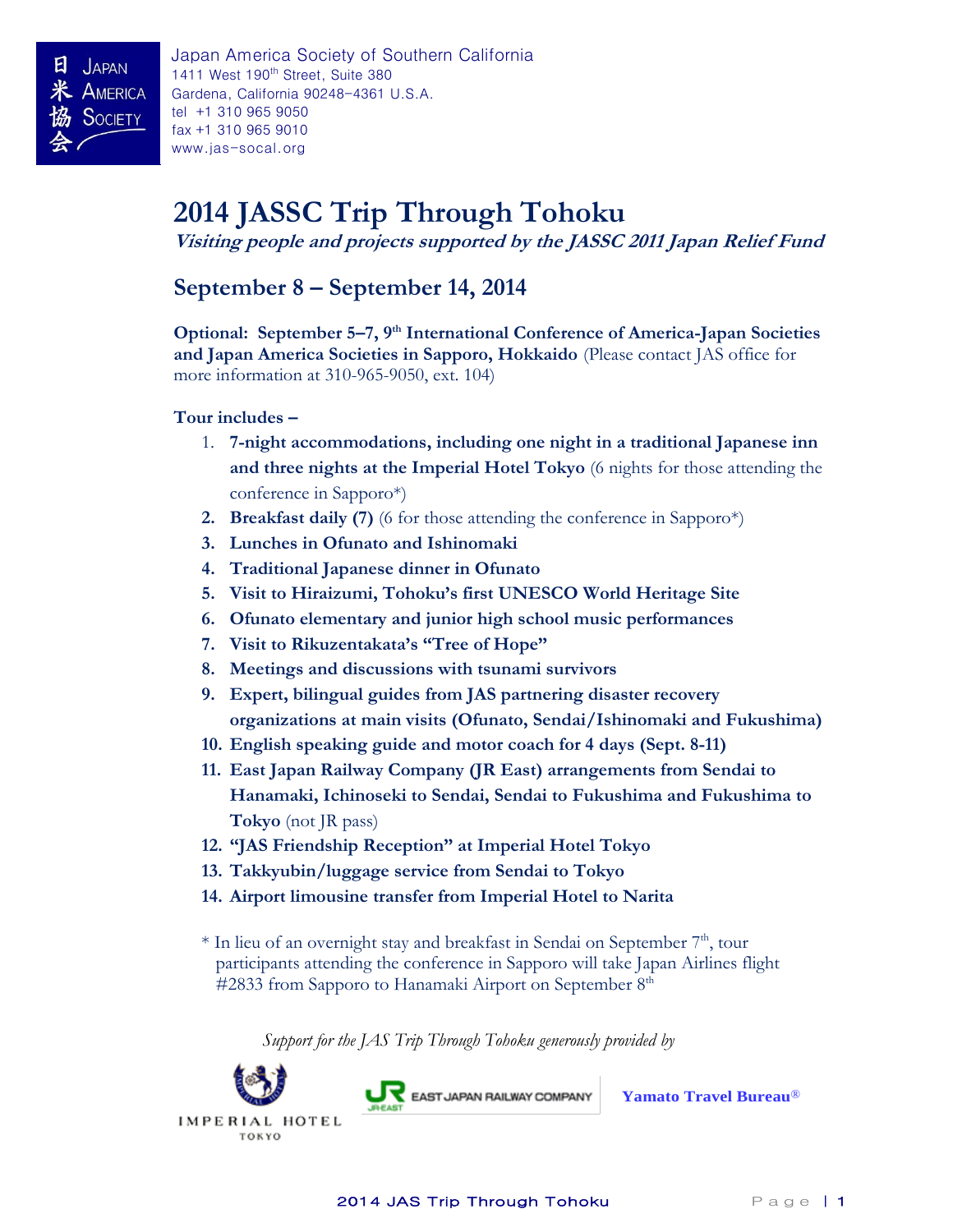# **Tour Itinerary**

#### **Day 1, Sat., September 6 – Los Angeles International Airport**

Overnight flight, crossing the International Date Line to Tokyo, arriving at Narita Airport at 5:00pm, Sunday, September 7.

Change planes for one hour flight to Sendai. Overnight stay at Hotel Metropolitan Sendai, or similar hotel.

#### **Day 2, Mon., September 8 – Hanamaki - Hiraizumi - Ofunato**



After breakfast, we will take East Japan Railway Company (JR East) *shinkansen* "bullet train" at 11:30am, arriving in Hanamaki City at 12:40pm.

An English speaking guide will meet members and transfer to the airport to join other tour members (arriving from Sapporo by plane).

We will go by motor coach to Hiraizumi City to visit Chusonji Temple, Tohoku's first UNESCO recognized World Heritage Site. Founded in 850, Chusonji is home to *Konjiki-do* (Golden Hall), which recreates an "ideal Buddhist world" in this world, and Motsuji Temple, famous for its *Jodo* (Pure Land) garden, one of Japan's most beautiful gardens.



We will then go to Ofunato City for dinner and overnight stay at Ryokan Koyokan, a traditional Japanese inn and *onsen* (Japanese bath) rebuilt after the tsunami.

During dinner at Ryokan Koyokan, we will be joined by Satoshi Kitahama, a long-term and dedicated volunteer to the recovery of the region. He is also founder and representative director of Kizuna Foundation. Dr. Unoura, father of JAS Governor, Masako Unoura Tanaka, and two influential city council members of Ofunato will join us and provide an update on the region's recovery process.

#### **Day 3, Tue., September 9 – Ofunato - Rikuzentakata - Sendai**

After a traditional breakfast at Ryokan Koyokan, we will go by motor coach to nearby Ryori Fishery.

Thanks to Satoshi Kitahama and Kizuna Foundation, the JASSC 2011 Japan Relief Fund was able to make a \$70,000 donation to help rebuild Ryori Fishery, its pier and



supporting buildings. The donation was matched 8:1, resulting in total donation of \$560,000. Today, Ryori Fishery supports more than 500 fishing boats, thus, more than 500 families. We will witness fishing operations and meet with leaders from Ryori Fishery Cooperative.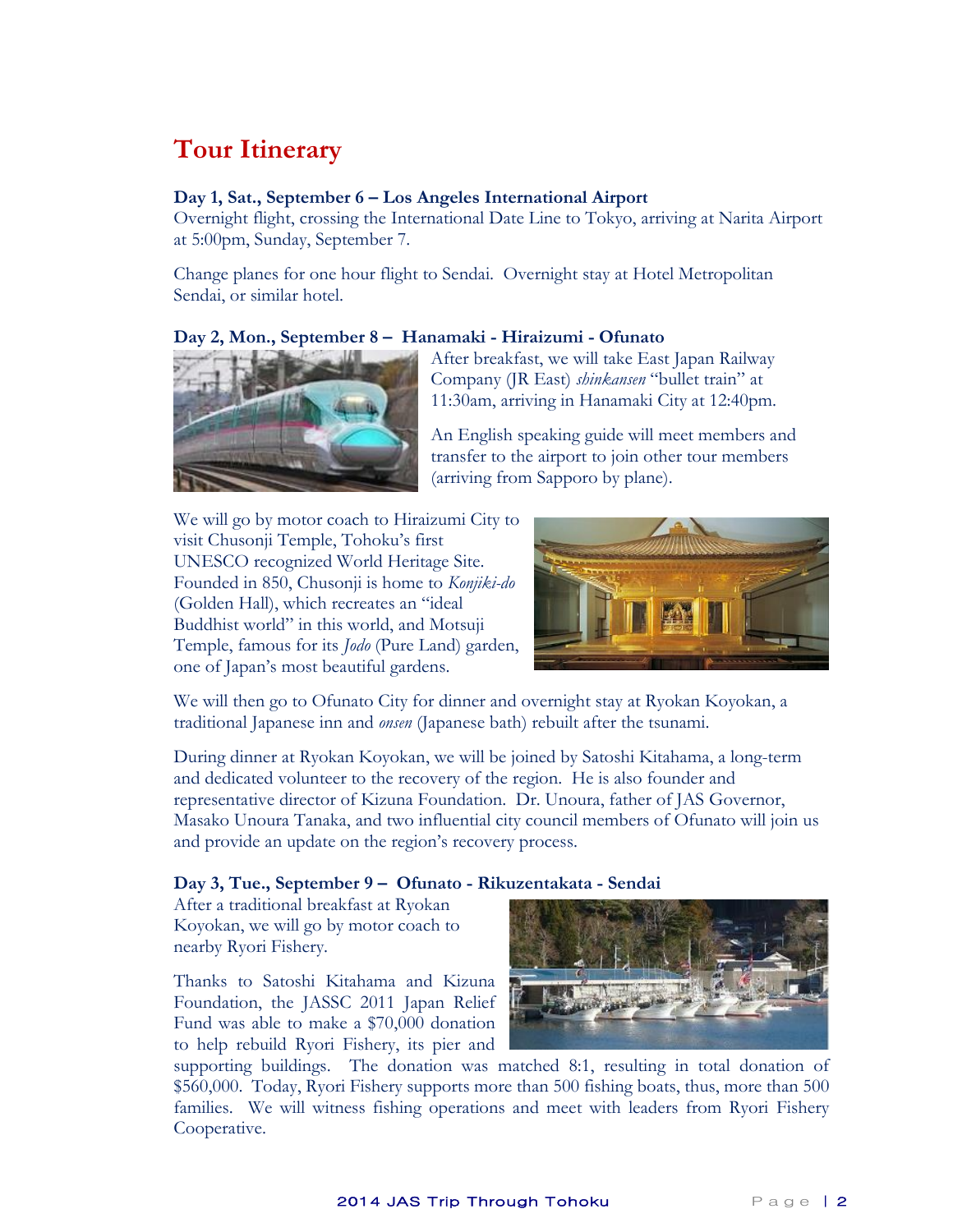#### **Day 3 (continued)**

We will then visit the Ofunato Fire Department, which worked with the LA County Fire Department's Search & Rescue Team immediately after the disaster.

Lunch will be included at one of the *kasetsu* (temporary building) restaurants in Ofunato. Following lunch we will visit Sakari Elementary and Ofunato Junior High schools. A combined \$50,000 donation from JASSC and the Asia America Symphony Association replaced music instruments lost in the tsunami. The students will perform for us!

We will then travel through Rikuzentakata City, one of the most severely devastated cities. 1,700 citizens perished and many more are still missing. Over 3,300 buildings were either



completely or partially destroyed. Included in the buildings washed away or ruined are the city hall, library, museum, gymnasium, civic center, hospital, pre-schools, day care centers, elementary schools, middle schools, high schools, parks, fire department, and more.

Once home to 70,000 beautiful, 300 year-old cedar trees, Rikuzentakata lost all but one. We will visit the remaining "Tree of Hope", a poignant symbol for Tohoku's recovery.

We will then pass through Kesennuma, where JAS Governor, Masako Unoura Tanaka, miraculously survived the tsunami. Then on to Ichinoseki.

From Ichinoseki, we will take JR East *shinkansen* to Sendai City and check into the Hotel Metropolitan Sendai, or similar hotel.

#### **Day 4, Wed., September 10 – Sendai - Ishinomaki**

After breakfast, we will visit Arahama Elementary School, where 300 citizens and students escaped the tsunami on its rooftop. Every other surrounding building was swept away. We will also visit a nearby memorial on the beach of Arahama.

Ms. Momoyo Kaijima, founding member of ArchiAid, will join us as a second guide. ArchiAid is an international network of architects and universities that is working to help the recovery of Tohoku. Kaijima was instrumental in the development of the "Core House", a permanent, sound and comfortable living structure for those who lost their homes in the tsunami. The award-winning Core House was supported by a \$50,000 donation from the JASSC 2011 Japan Relief Fund.

With Kaijima as our guide, we will visit Hamaguri Hama fishing village, once home to nine fishing families. Only two families remain. We will meet with Takakazu Kameyama, a young man who lost his wife and child to the tsunami. He decided to move back to his

home village, and his vision and plans both are an inspiration and a template for other struggling small fishing villages. We will enjoy lunch at his new café and learn more about recovery among smaller fishing villages. After lunch, we will visit and enjoy traditional Japanese tea at the very first Core House in Momonoura Hama fishing village.



Core House in Momonoura Hama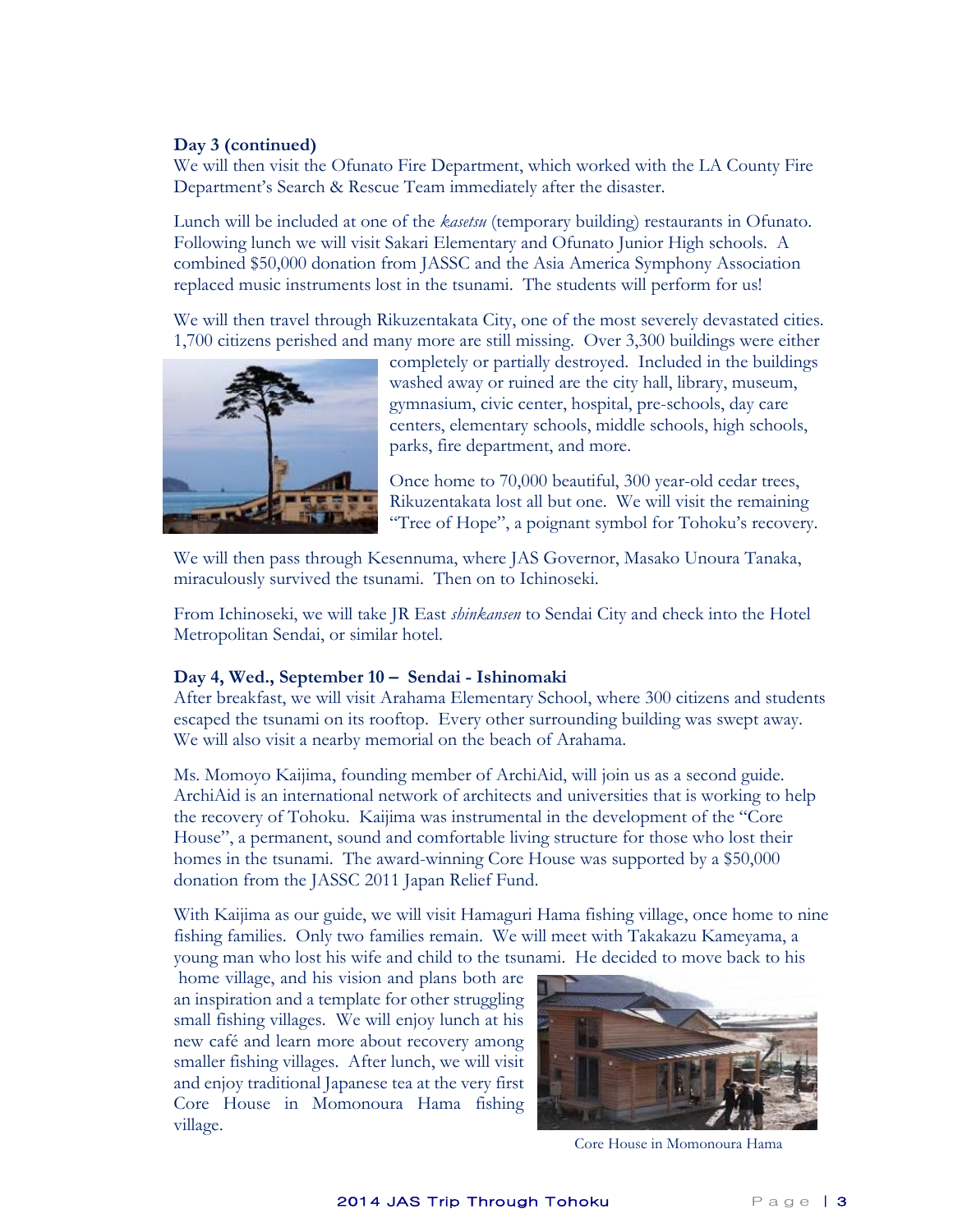#### **Day 4 (continued)**



Then we will visit a "Taylor Anderson Book Corner" or *Taylor Bunko*, at Mangokuura Elementary School. Taylor was an assistant English Teacher at Mangokuura Elementary School. After the earthquake, she helped comfort the students and stayed with them until they were picked up by parents. She was last seen riding her bicycle to her apartment. JAS made a \$50,000 donation to support the Taylor Anderson

Memorial Fund. We will be joined by Shinichi Endo, father to three children lost in the tsunami. Endo is a master carpenter who builds the shelves for the *Taylor Bunko*. Two of his children were students of Taylor Anderson. Afterwards, we will visit Endo's "Memorial" to his children, a large wood bridge for children to play on and enjoy.

#### **Day 5, Thu., September 11 – Sendai - Tokyo**



After breakfast, we will visit Rinnoji Temple, founded in 1441. It includes a beautiful Japanese garden and pagoda well worth visiting. Enjoy the inner gardens, walk along the various paths, admire the *koi* fish, the three-storied pagoda and the well-tended trees, flowers and plants. There are also areas sit and relax as you take in the scenery.



Lunch on your own, then travel to Fukushima City by JR East *shinkansen.* We will be joined by Patrick Newell, Tokyo-based entrepreneur and founder of Living Dreams. Living Dreams is the nonprofit, all volunteer organization JAS has worked with to support two children's homes ("orphanages") in Fukushima – Aoba Gakuen, home to 55 children, and Fukushima Aiikuen, home to 92 children, ages 2 to 18.

We will visit Fukushima Aiikuen (FA) children's home, meet with leaders and staff, and tour the home. While the grounds are safe today, for two years after 3.11, children had to stay indoors due to the contamination from the crippled nuclear power plant. Thanks to a grant from TOMODACHI, in July 2013 and again in July 2014, JAS was able to provide a life-changing exchange experience for eight FA children. The children were "pioneers" as the first to travel overseas in FA's 121 year history. We will meet with some of the children.



We will then take JR East *shinkansen* to Tokyo. On arrival, we will enjoy transfer to the Imperial Hotel Tokyo.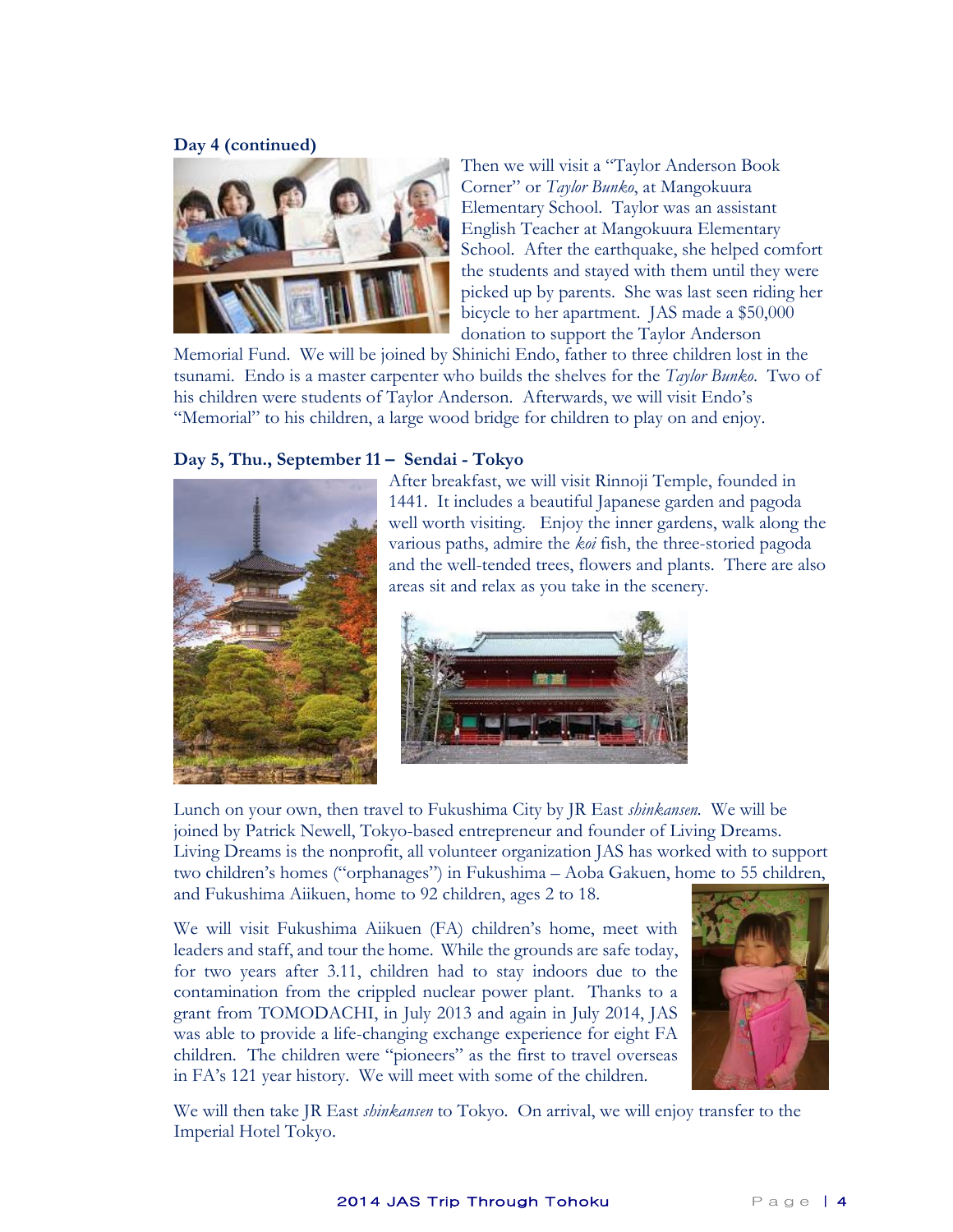#### **Day 6, Fri, September 12 – Tokyo**



For our early risers, we will provide a visit to Tsukiji Fish Market, one of the largest wholesale food markets of any kind.



Other meetings we are working to confirm include -

- Briefing at the Embassy of the United State of America, and courtesy meeting with U.S. Ambassador Caroline Kennedy (to be confirmed)
- Visit and tour of Japan External Trade Organization headquarters
- Ministry of Foreign Affairs meeting with Director-General Junichi Ihara, past Consul General of Japan in Los Angeles. Ihara is now in charge of Japan's relationship with North Korea, South Korea and China (meeting pending world events).
- We will also do our best to accommodate requests for other meetings or visits to areas of interest in Tokyo.

#### **Day 7, Sat. September 13 – Tokyo**



Imperial Hotel Tokyo Lobby

In the evening, you will enjoy a special JAS Friendship Reception at the Imperial Hotel Tokyo. All of JAS's past members who have returned to Japan will be invited to join, include past Consuls General to LA, business leaders and friends.

Saturday during the day, we can arrange visits and activities on a case-by-case basis, once we know the make-up of our tour participants.



#### **Day 8, Sun. September 14 – Narita International Airport**

Board your flight to Los Angeles, crossing back over the International Date Line, arriving in Los Angeles on September 14; gaining back the day we lost on the flight to Tokyo.

#### 2014 JAS Trip Through Tohoku Page | 5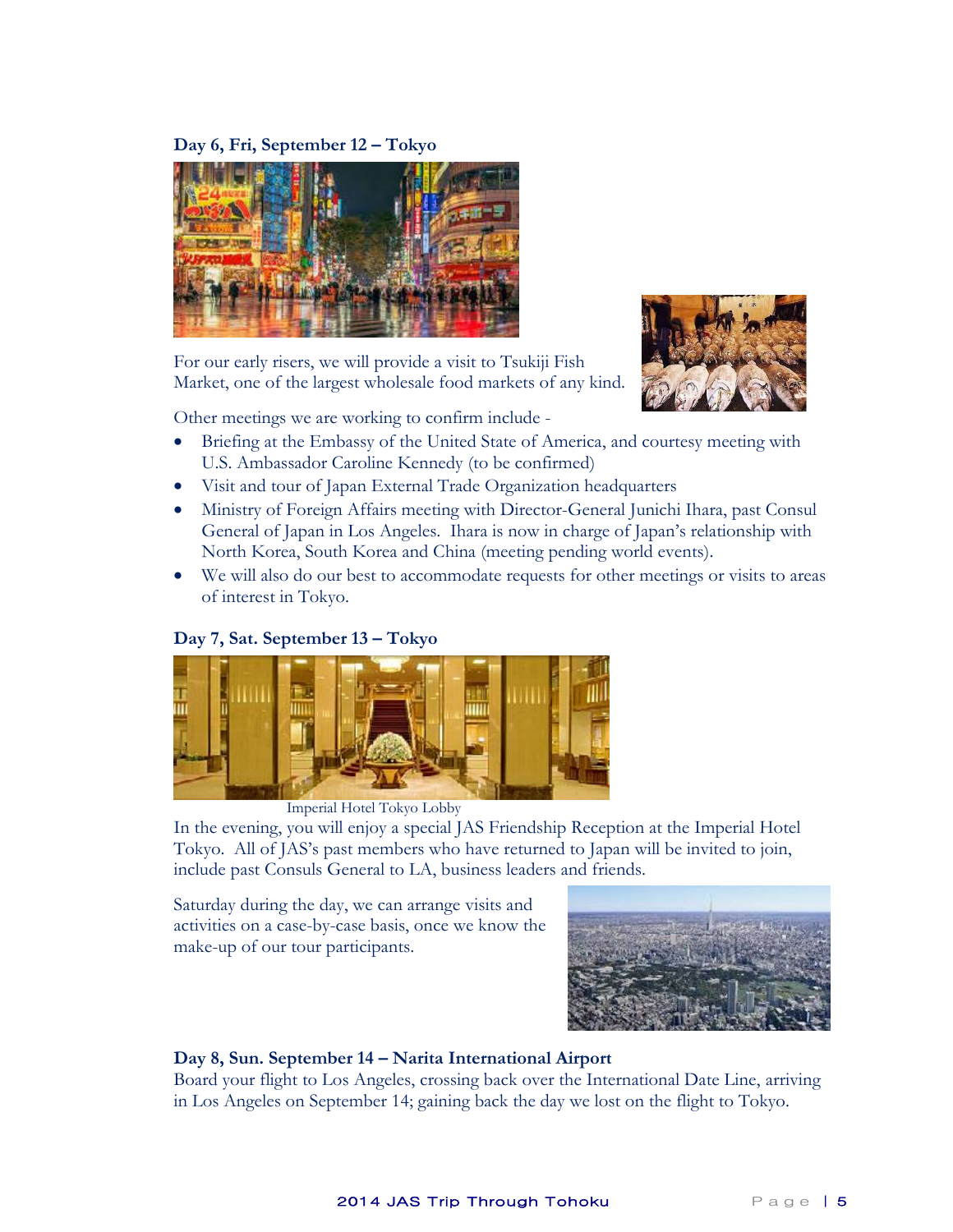#### **LAND ONLY COST**

For a minimum of 10 people –

\$2,695.00 per person, based on two people sharing a twin-bedded room. For single occupancy, there is a \$525 single supplement.

#### For a minimum of 15 people –

\$2,435.00 per person, based on two people sharing a twin-bedded room. For single occupancy, there is a \$525 single supplement

#### **AIRFARE**

Airfare will be provided separately based on the lowest economy class fare at the time of booking. Yamato Travel Bureau will be pleased to assist you with your flight reservations.

#### **LOCAL TOUR GUIDES**

Mr. Satoshi Kitahama, *Founder and Representative Director,* [Kizuna Foundation](http://kizunafoundation.org/) Ms. Momoyo Kaijima, *Founding Member,* [ArchiAid](http://archiaid.org/english/) Mr. Patrick Newell, *Founder,* [Living Dreams](http://www.livingdreams.jp/main/)

#### **ENGLISH SPEAKING TOUR GUIDE** (Sept. 8 – 11)

To be announced.

#### **TOUR ESCORT**

Mr. Douglas Erber, President, Japan America Society of Southern California

#### **NOTE**

Itinerary is subject to change without notice.

#### **FLIGHT ARRANGEMENTS**

For flight arrangements, please contact Yamato Travel Bureau® –

YAMATO TRAVEL BUREAU® (California Seller of Travel Registration No. 1019309-10) 250 East First Street, Suite 1112 Los Angeles, CA 90012 Phone (213) 680-0333 / toll free (800) 334-4982 Email **groups**@yamatotravel.com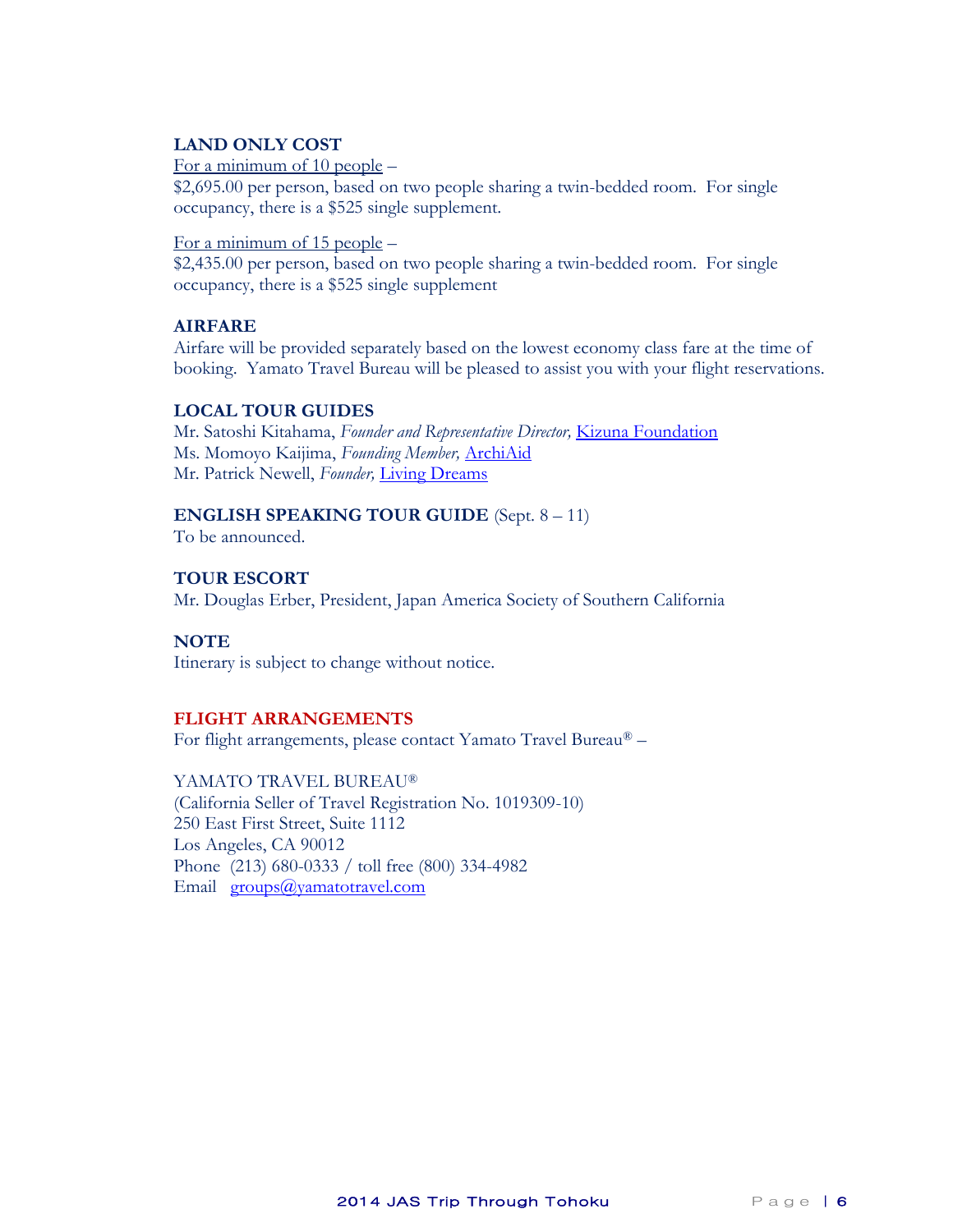# **2014 JASSC Trip Through Tohoku**

**Visiting people and projects supported by the JASSC 2011 Japan Relief Fund**

### **September 8 – September 14, 2014**

## **Reservation Form**

|                | Please use legal name as it appears on your passport (A valid passport is required)                                                                                                                                            |                                                                                         |
|----------------|--------------------------------------------------------------------------------------------------------------------------------------------------------------------------------------------------------------------------------|-----------------------------------------------------------------------------------------|
|                |                                                                                                                                                                                                                                |                                                                                         |
|                |                                                                                                                                                                                                                                |                                                                                         |
|                |                                                                                                                                                                                                                                |                                                                                         |
| Citizenship    |                                                                                                                                                                                                                                |                                                                                         |
|                | Mr. Mrs. Ms. 2008. The Birth Date 2008. The Birth Date 2008. The Birth Date 2008. The Birth Date 2008. The Birth Date 2008. The Birth Date 2008. The Birth Date 2008. The Birth Date 2008. The Birth Date 2008. The Birth Date |                                                                                         |
|                | Please use legal name as it appears on your passport (A valid passport is required)                                                                                                                                            |                                                                                         |
|                |                                                                                                                                                                                                                                |                                                                                         |
|                | Date of Issue ______________________ Expiration Date ___________________________                                                                                                                                               |                                                                                         |
|                |                                                                                                                                                                                                                                |                                                                                         |
| Citizenship    |                                                                                                                                                                                                                                |                                                                                         |
|                |                                                                                                                                                                                                                                |                                                                                         |
|                |                                                                                                                                                                                                                                | $City$ $City$ $Step$ $Line$                                                             |
| this purpose.) |                                                                                                                                                                                                                                | (Final documents may be sent by UPS, please advise most convenient delivery address for |
|                | Phone number $(\_\_)$                                                                                                                                                                                                          |                                                                                         |
|                | $Home$ Cell $(\_\_\_\_)$                                                                                                                                                                                                       |                                                                                         |
|                | $Business (\_\_)$                                                                                                                                                                                                              |                                                                                         |
|                |                                                                                                                                                                                                                                |                                                                                         |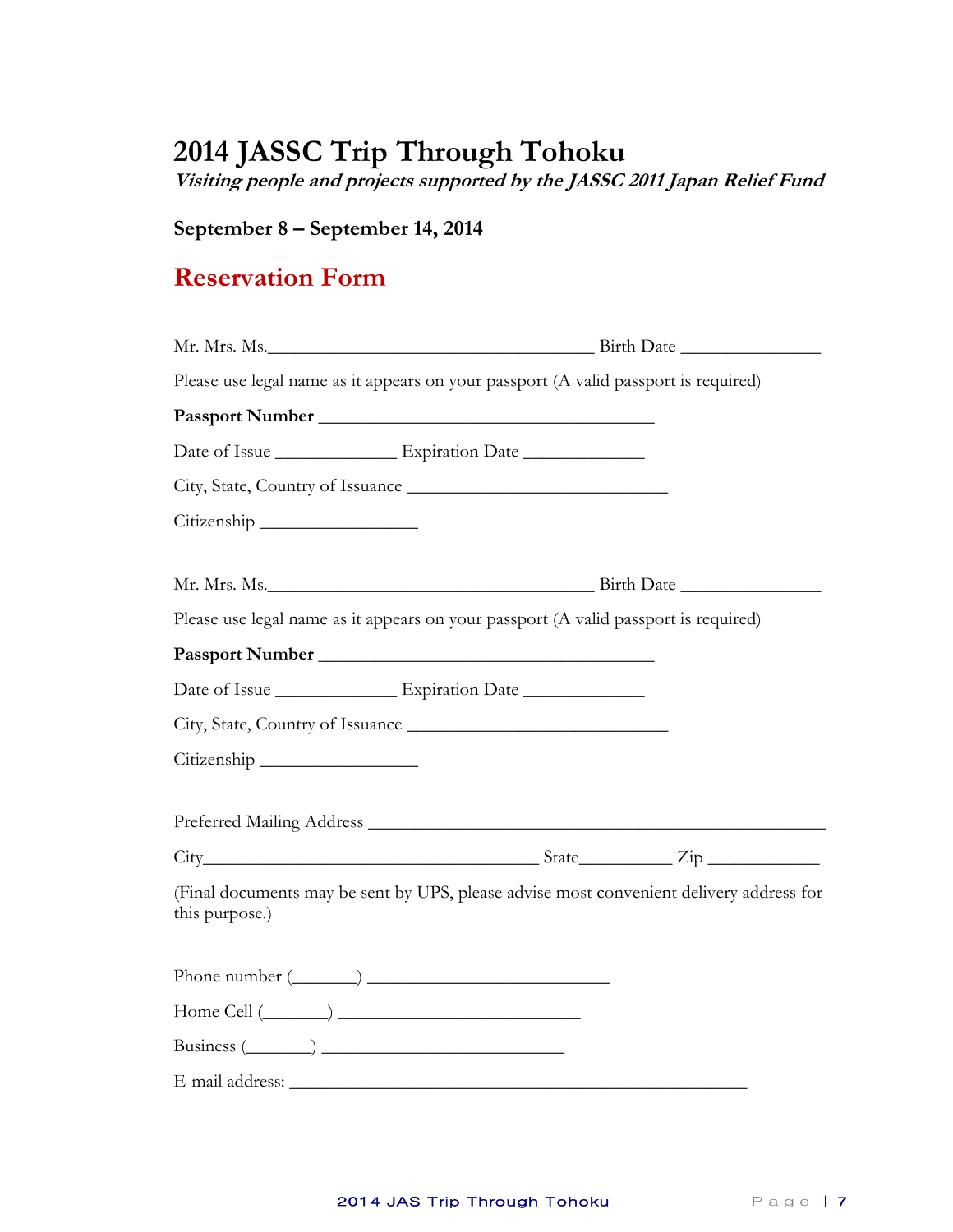#### **Reservation Form** (continued)

| Airline Mileage Program Membership Numbers:                                                                                                                                                                                    |                |
|--------------------------------------------------------------------------------------------------------------------------------------------------------------------------------------------------------------------------------|----------------|
|                                                                                                                                                                                                                                |                |
|                                                                                                                                                                                                                                |                |
|                                                                                                                                                                                                                                |                |
| If you are not a member of any airline programs, would you be interested in enrolling?<br>$\frac{Y_{\text{cs}}}{Y_{\text{cs}}}$ No                                                                                             |                |
| Airline seat preference – aisle / window (request only) _________________________                                                                                                                                              |                |
| Please advise if you are celebrating a special occasion (birthday, anniversary, etc. and<br>specify date and event.                                                                                                            |                |
| Please advise if there are any special dietary, medical or physical problems of which we<br>should be aware.                                                                                                                   |                |
| Contact information in case of emergency:                                                                                                                                                                                      |                |
| Relationship Phone (Called and Phone (Called and Phone (Called and Phone (Called and Phone Called and Phone Called and Phone Called and Phone Called and Phone Called and Phone Called and Phone Called and Phone Called and P |                |
| Name                                                                                                                                                                                                                           |                |
| Relationship                                                                                                                                                                                                                   | Phone $(\_\_)$ |
| PLEASE SEND COMPLETED APPLICATION AND NON-REFUNDABLE<br>DEPOSIT OF \$200.00 PER PERSON, ALONG WITH A PHOTOCOPY OF YOUR<br>VALID PASSPORT TO:                                                                                   |                |
| JAPAN AMERICA SOCIETY OF SOUTHERN CALIFORNIA<br>Attention: JAS Trip Through Tohoku<br>1411 West 190 <sup>th</sup> Street, Suite 380<br>Gardena, CA 90248-4361<br>Phone (310) 965-9050, ext. 104<br>Email amano@jas-socal.org   |                |

### **Final payment is due on July 7, 2014**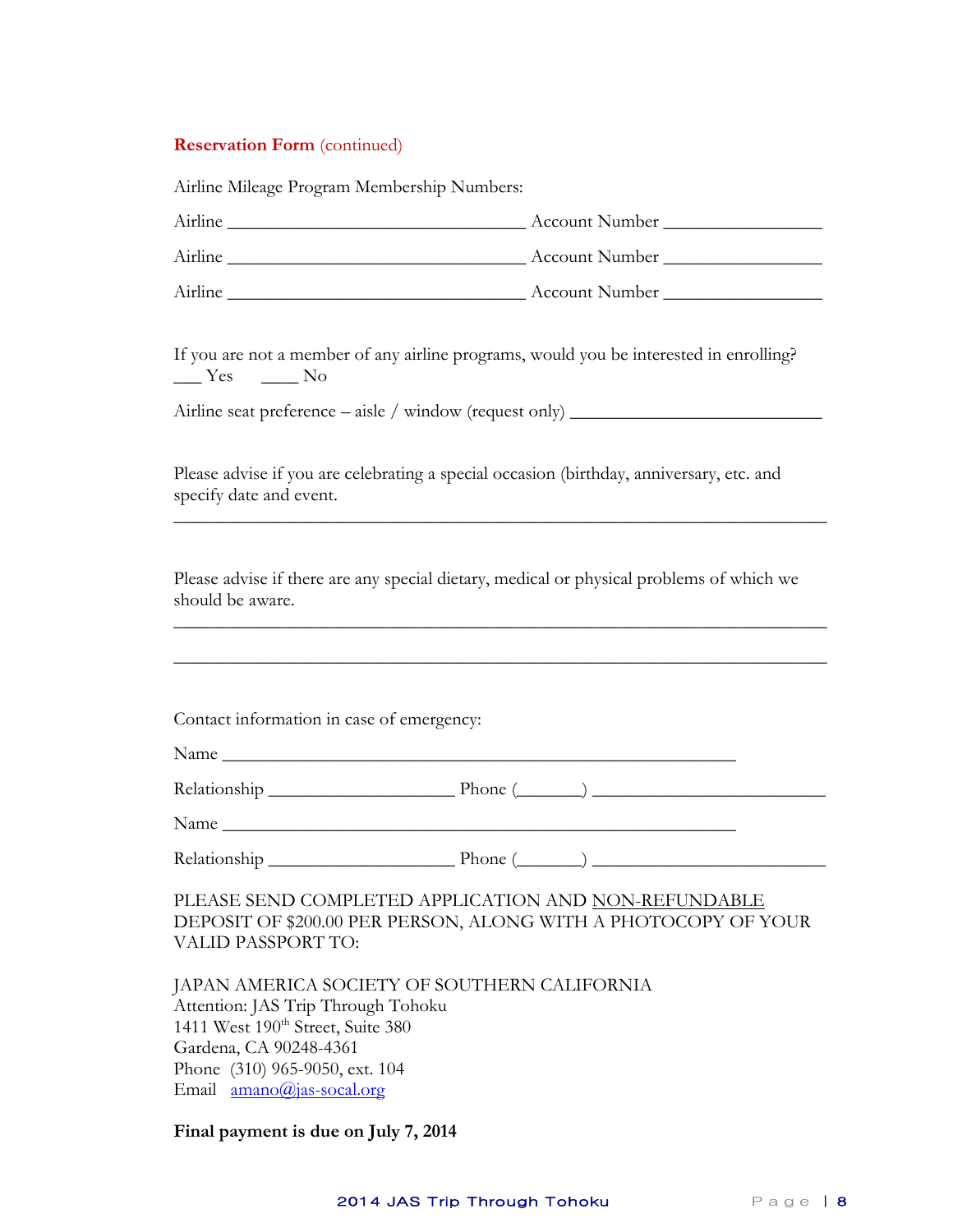# **2014 JASSC Trip Through Tohoku**

**Visiting people and projects supported by the JASSC 2011 Japan Relief Fund**

### **September 8 – September 14, 2014**

## **Terms and Conditions**

#### AIR FARE

Air will be quoted separately.

#### **HOTELS**

First-class or comparable hotels with twin-bedded rooms with bath. There is an additional charge for single occupancy. Non-smoking rooms are always requested, but cannot be guaranteed. Every hotel is carefully selected for quality, comfort and location. Advise your tour escort or guide immediately should you have any problems with your room.

#### MEALS

Breakfast daily (7) (6 breakfasts for those attending the conference in Sapporo) Lunches (2) in Ofunato (Sept. 9) and Ishinomaki (Sept. 10) Dinner (2) in Ofunato (Sept. 8) and Imperial Hotel Tokyo (JAS Reception on Sept.13)

#### SIGHTSEEING & TRANSFERS

By chartered coach micro-bus, van or taxi with handling of baggage not exceeding one normal sized suitcase per person.

#### BAGGAGE

You are requested to limit yourself to one check-in suitcase (not to exceed 62 linear inches in dimension) per person during the tour. In addition, one carry-on bag (not exceeding 45 linear inches) of a size to fit under the airplane seat may be taken. Airline baggage information will be provided separately.

#### GUIDE

An English-speaking guide-escort will be with us from September 8 – 11. Bilingual, expert guides from JAS partnering disaster recovery organizations will join us at each major stop (Ofunato, Sendai / Ishinomaki and Fukushima).

#### TAXES

On hotel accommodations, meals and other services included in the tour. Charges for planning and operation are included. All rates are based upon tariffs and exchange rates in effect as of January 2014, and are subject to change without notice.